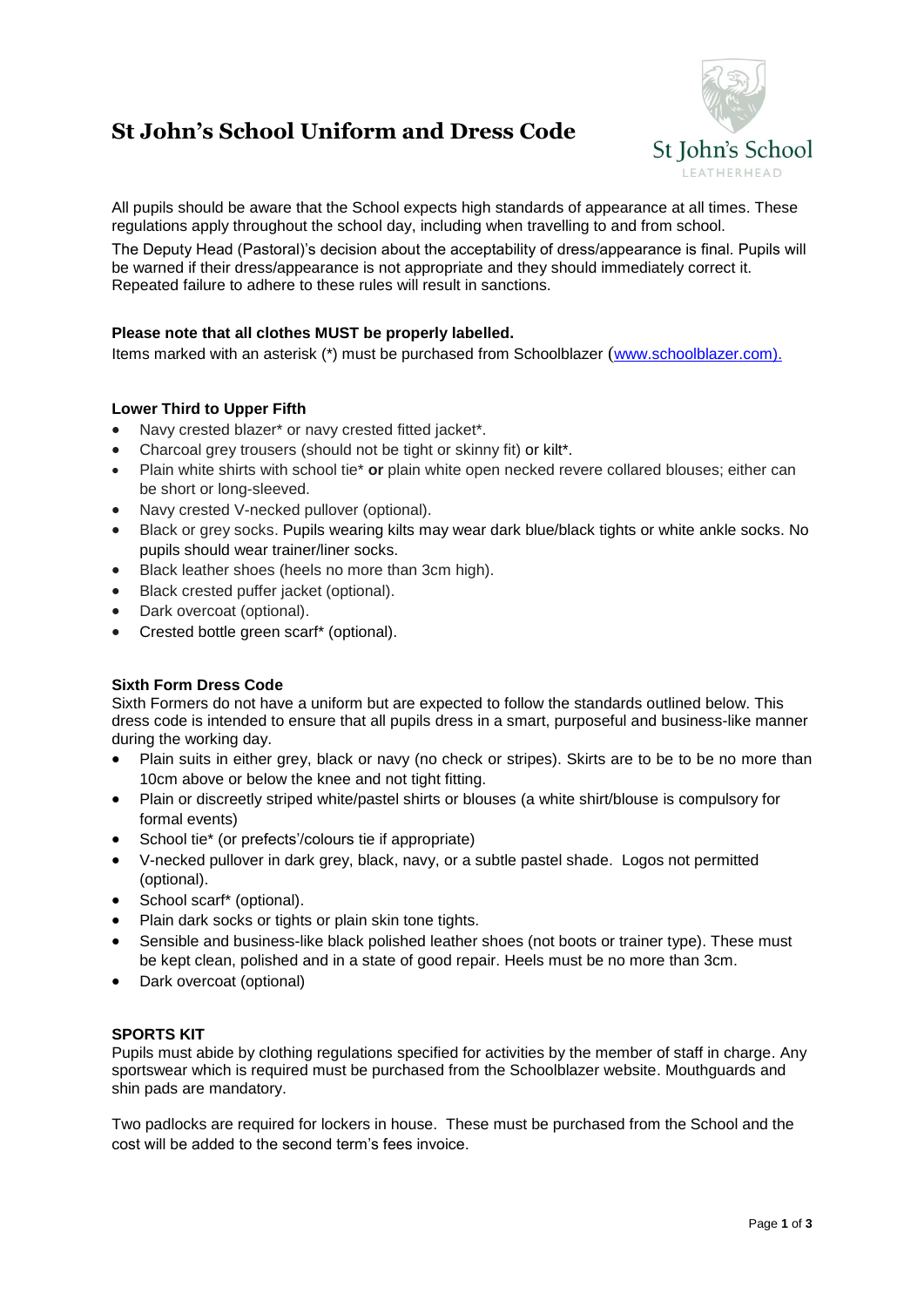#### **All year groups**

| <b>Essential</b>                          | <b>Optional</b>                                |
|-------------------------------------------|------------------------------------------------|
| Bottle green/black crested tracksuit top* | Black base layer top                           |
| Black crested training pant*              | Bottle green midlayer                          |
| Crested PE shorts*                        | Black crested skort*                           |
| Bottle green games socks*                 | Black base layer leggings                      |
| House games socks*                        | <b>Black running shorts</b>                    |
| House reversible games shirt*             |                                                |
| Dark bottle green training shirt          |                                                |
| Bottle green/black crested polo*          | For rugby                                      |
|                                           | Black rugby shorts*                            |
| <b>For Summer</b>                         | Crested rugby shirt/reversible to house shirt* |
| Crested cricket shirt                     |                                                |
| Cricket trousers (unfinished length)      |                                                |
| Crested cricket fleece                    | For swimming                                   |
| Crested tennis shirt                      | Black crested swimming costume or jammers      |
| Tennis shorts or skort                    | Swim cap                                       |
| Athletics vest                            |                                                |

#### **Hair, nails, make-up, jewellery**

- Hair should be kept clean, tidy and should not be dyed.
- Short hair: the lowest razor cut permitted is grade 2. Visible shaved lines, any significant difference in hair length the side and the top and any form of exaggerated quiffs are not allowed.
- Long hair: shoulder length or longer, must be tied back throughout the day.
- Hair should not have beads or threads braided in.
- Pupils who come to school with inappropriate hairstyles may be required to return home until this has been rectified.
- No beards or stubble are allowed. Pupils may be asked to shave at school or, for repeated offences, sent home.
- Nails must be kept short. Nail varnish is not permitted.
- Make-up should be discrete, minimal and business-like.
- Only discreet and restrained jewellery is allowed.
- A simple silver or gold necklace may be worn (crucifixes and other religious symbols are acceptable).
- Earrings should be of simple stud or small sleeper design, worn as a pair, and there should be a maximum of one per ear, placed centrally in the lobe.
- No body piercing is allowed (other than ear lobe as above).
- Rings and bracelets are not permitted.
- Jewellery must be removed for games or CCF.

Sixth Form privilege exception: sixth form pupils may wear rings, bracelets and nail varnish and are not required to tie long hair back.

#### **Summer Dress**

When the Deputy Head (Pastoral) notifies the School, uniform may be adapted for warm weather as follows:

- Blazers are not worn
- Shirts rolled up above the elbow
- No pullovers or tights

#### **Non-uniform dress (boarders)**

In the evenings, after 5.30pm and mornings before breakfast, boarders may wear non-uniform clothes. These should be clean, tidy and in good repair and meet with Senior House Staff approval. Uniform should be worn at breakfast.